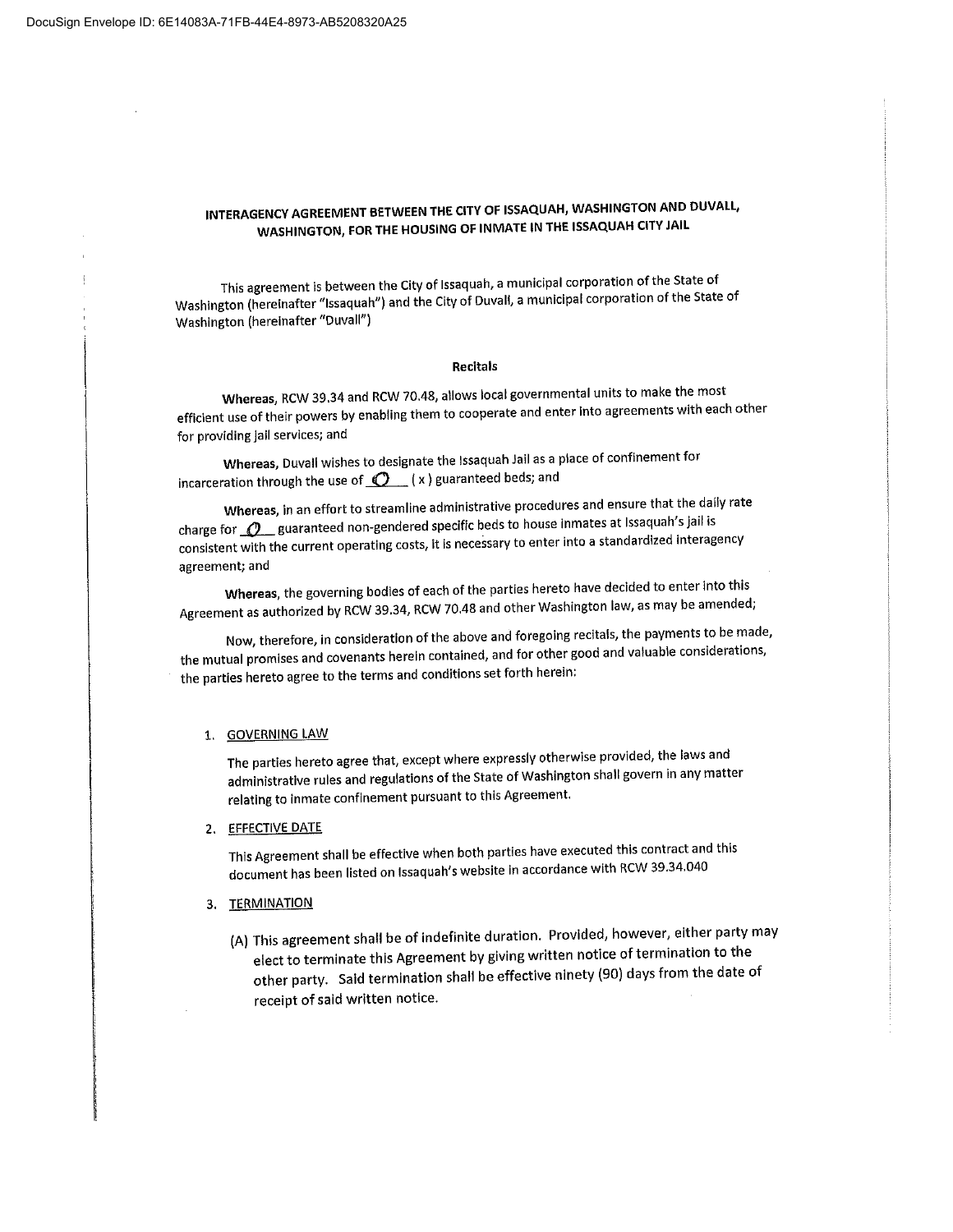(B) In the event of termination of this Agreement for any reason, Duvallshall compensate lssaquah for inmates housed by the lssaquah Jail after notice of termination until Duvall retakes its inmates in the same manner and at the same rates as ifthis Agreement had not been terminated and the provisions ofthis Agreement, including by way of illustration and not limitation, Indemnity, shall remain in force until such time as all inmates from Duvall have been retaken.

### 4. MAILING ADDRESSES

All notices, reports, and correspondence to the respective parties of this Agreement shall be sent to the following:

| City of Issaquah: | Chief of Police<br><b>Issaquah Police Department</b><br>130 E. Sunset Way<br>Issaquah, Washington 98027 |
|-------------------|---------------------------------------------------------------------------------------------------------|
| Contact:          | Issaquah Jail Manager                                                                                   |
| City of Duvall:   | <b>Chief of Police</b><br><b>Duvall Police Department</b><br>PO Box 1500<br>Duvall, WA 98019            |
| Contact:          | Chief of Police                                                                                         |

- 5. COMPENSATION
	- (A) Guaranteed Bed Rate. Issaquah agrees to accept and house non-gendered specific inmates at the daily <u>20</u> guaranteed bed rate of \$110.00 per bed day. The guaranteed rate is limited to the first  $\bigcirc$  guaranteed beds by Duvall. The \$110.00 per bed per day rate shall be assessed for each day the contract is in effect regardless of occupancy by a Duvall inmate.
	- (B) Non-Guaranteed Bed Rate. Duvall may purchase additional beds, as available, at the daily rate of \$140.00 per bed day. However, Issaquah shall have the right to refuse to accept custody or house Duvall inmates in excess of  $\frown$  minimum bed commitment.
	- (C) Billing and Payment. Issaquah agrees to provide a monthly invoice for the  $\bigcirc$  guaranteed beds by the 30<sup>th</sup> of each following month. Duvall agrees to make payment to Issaquah within 30 days of receipt of the undisputed portion of such bill for the amount billed for the previous calendar month. Issaquah agrees to provide Duvall with an itemized bill for inmates housed in addition to the Guaranteed Bed Rate listing all names of inmates who are housed, the number of days housed (including date of booking and date of releases), and the dollar amount due for each. Issaquah agrees to provide said bill by the 30<sup>th</sup> of each following month. Duvall agrees to make payment to issaquah within 30 days of receipt of the undisputed portion of such bill for the amount billed for the previous calendar month.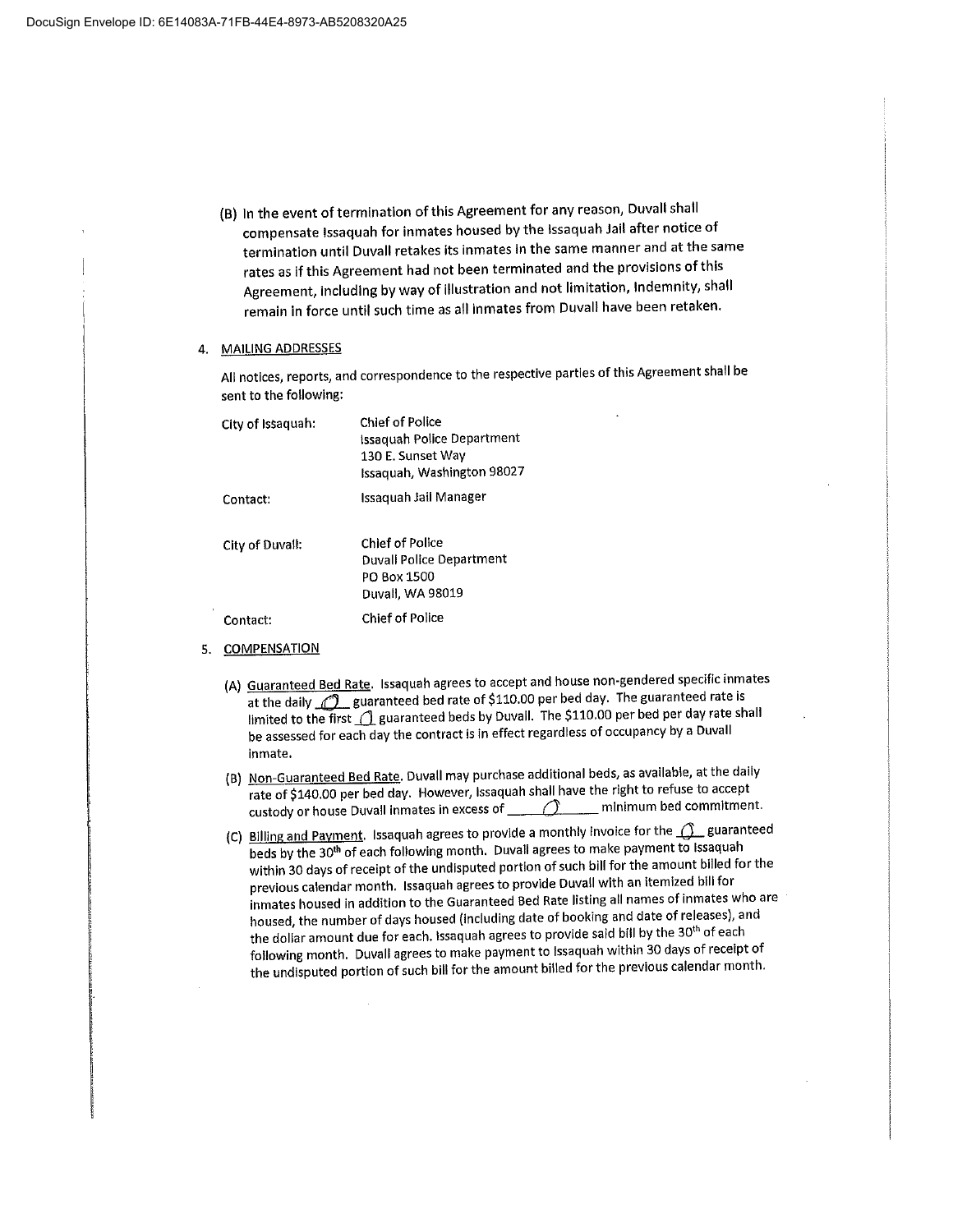(D) Rate Increases. lssaquah may increase guaranteed and non-guaranteed rates from time-totime but no more frequently than once per year, in order to reflect increased costs. Issaquah will give Duvall at least ninety (90) days advance written notice of the increased rate prior to implementation.

#### 6. AGREEMENT AMMENDMENTS

- (A) Guaranteed beds. Duvall may cancel the reserved beds, in whole or in part, at any time by providing written notice to the Jail Manager for the City of Issaquah. The notice shall be providedat least ninety (90) days in advance of the effective date of the cancellation. Issaquah may cancel the reserved beds, in whole or in part, at any time by providing written notice to Duvallat least ninety (90) days in advance of the effective date of the cancellation.
- (B) Changes in law or regulations. Any changes in law or regulations governing jail operations impacting this Agreement will be addressed in an amendment to the Agreement.

#### 7. SERVICES PROVIDED

lssaquah agrees to provide jail services for gross misdemeanor/misdemeanor inmates for those offenses that have been committed by adults within Duvall's jurisdiction.

### 8. RESPONSIBILITY FOR OFFENDER'S CUSTODY

it shall be the responsibility of Issaquah to confine the inmate or inmates; to provide treatment, including the furnishing of subsistence and all necessary medicaland hospital services and supplies; to provide for inmates' physical needs; to retain them in said custody; to supervise them; to maintain proper discipline and control; to make certain that they receive no special privileges and that the sentence and orders of the committing court in the State are faithfully executed; provided that nothing herein contained shall be construed to require Issaquah, or any of its agents, to provide treatment, facilities or programs for any inmates confined pursuant to this Agreement, which it does not provide for similar inmates not confined pursuant to this agreement. Issaquah shall provide facilities for consultation and communication between inmates and their legal counsel or public defender. It shall also be the responsibility of Issaquah to calculate "good time" accrued in and subsequent release of inmates in accordance with the lssaquah Jail's standard practice and procedures related to inmates housed in the Issaquah Jail.

### 9. RIGHT TO REFUSAL

lssaquah shall have the right to refuse to accept any inmate from Duvallwho, in the judgment of lssaquah, has <sup>a</sup> current illnessor injury whichmay adversely affect the operations of the lssaquah Jail, has a history of serious medical problems, presents a substantial risk of escape, or presents a substantial risk of injury to other persons or property or themselves.

#### 10. H<u>OUSING DECISIONS</u>

in order to manage itsjail population, lssaquah reservesthe right to decide where Duvall inmate(s) will be housed. In the event that Duvall inmate is transferred to another jail facility.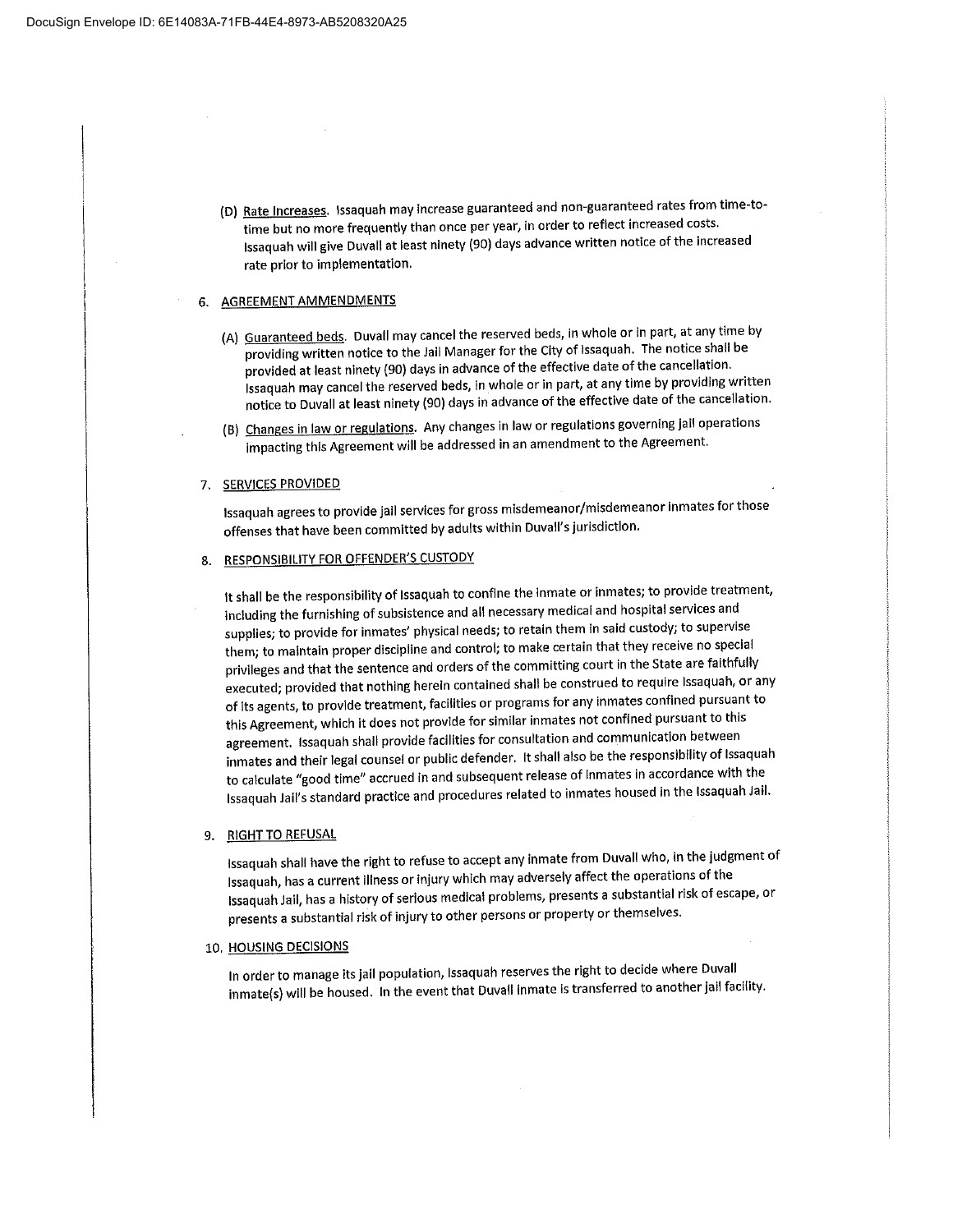Duvall's obligation to pay the daily rate to issaquah will cease and Duvall obligation to pay the daily rate to the jail facility will be governed by Duvall's contract with that other agency operating the jail facility. This section only applies to those inmates housed at issaquah Jail under the non-guaranteed bed rate.

### 11. RETAKING OF INMATES

Upon request from Issaquah, Duvall shall, at its expense, retake any Duvall inmate within twelve (12) hours after receipt of such request. In the event the confinement of any Duvallis terminated for any reason, Duvall, shall, at its expense, retake such inmate from Issaquah.

# 12. COPY OF ARREST WARRANT OR CITATION AND BAIL SCHEDULE

Duvall law enforcement officers placing Duvall misdemeanants in the Issaquah Jail shall, in every instance, first furnish an arrest warrant, citation, court order, or judgement and sentence, to the lssaquah Jail upon booking of an inmate. Duvall is also responsible for providing Issaquah Jail with <sup>a</sup> complete bail schedule no later than January <sup>1</sup> of each year.

#### 13. NON-ASSIGNABILITY

Duvall agrees to not sublet any of their guaranteed beds to any jurisdictions. This Agreement may not be assigned by either party.

#### 14. TRANSPORTATION

Duvall inmates incarcerated in issaquah pursuant to this Agreement shall be transported to lssaquah by and at the expense of Duvall and shall be returned, if necessary, to Duvall by Duvall personneland at Duva|i's expense. lssaquah is not responsible for transportation of Duvall inmates under this agreement and shall be reimbursed by Duvall for any actual expense incurred in transport of an inmate if, in fact, transportation of an inmate by Issaquah becomes necessary including if the transport was a result of a warrant, or medical appointment. Such transportation shall be calculated based upon the time required for transport at the correction officer over time rate of \$55.00 per hour.

ł.

### 15. RECORDS AND REPORTS

lssaquah shall keep all necessary and pertinent records concerning such inmates incarcerated in the issaquah Jail. During an inmate's confinement in Issaquah, Duvall shall upon request, be entitled to receive and be furnished with copies of any report or record associated with said inmate(s) incarceration, as may be permitted by law.

#### 16. MEDICALTREATMENT

(A) Inmates shall receive medical, psychiatric and dental treatment when emergent and necessary to safeguard their health while hosed in the Issaquah Jail. Issaquah shall provide for routine medical services in the Issaquah Jail. Examples of medical services which may be provided in the Issaquah Jail but which are not routine, and for which Duvall shall be billed include, but are not limited to, HIV?AIDS treatment, chemotherapy, dialysis treatment, and hemophiliac treatment. Duvall shall be responsible for any and all medical, dental or mental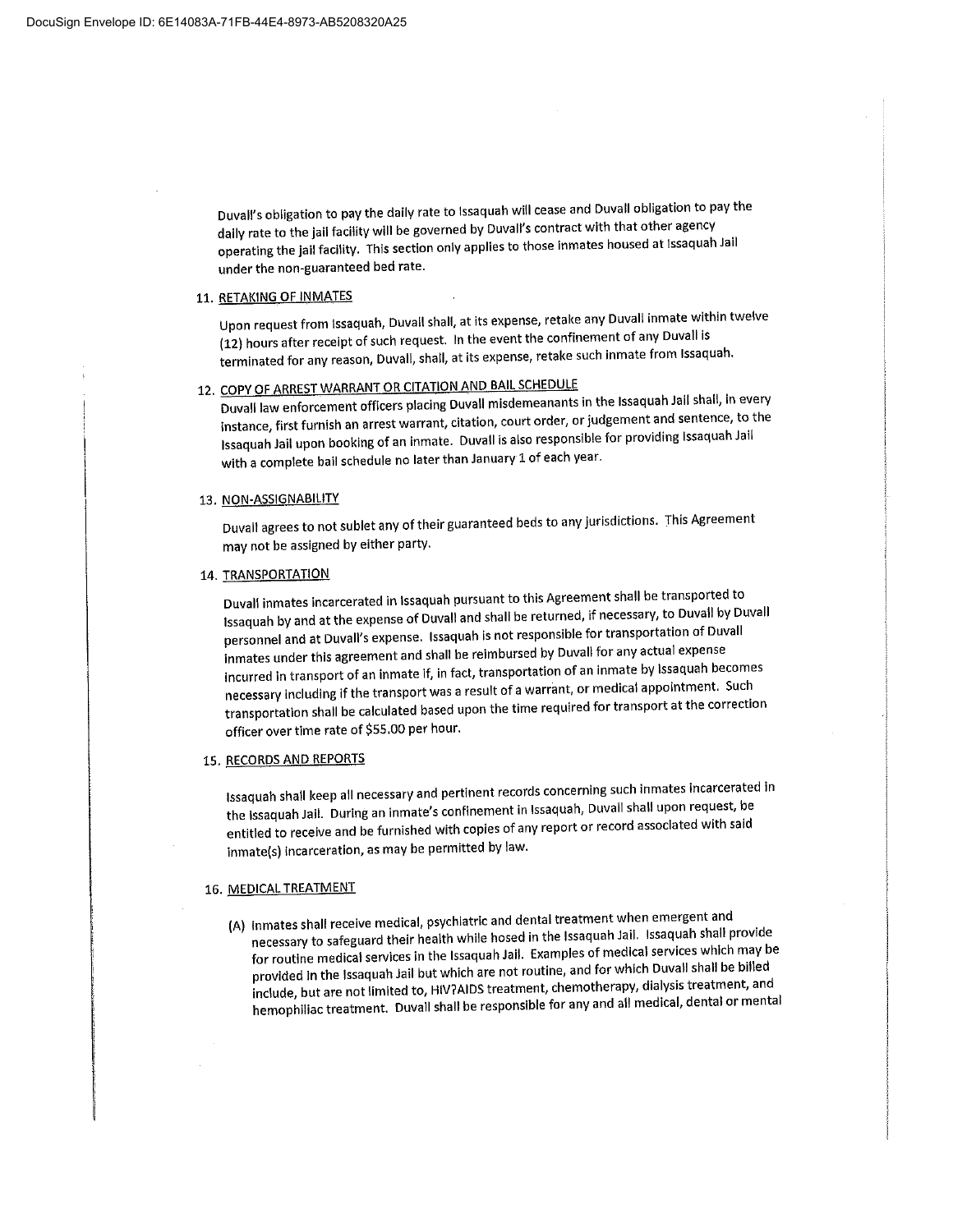health costs incurred by or on behalf of a ALAX inmate including but not limited to prescriptions, appliances, supplies, emergency transport associated with the delivery of any emergency and/or medical service provide to Duvall inmates.

- (B) iflssaquah becomes aware that <sup>a</sup> Duvaliinmate is in need of medical health care requiring \_ the assistance of a medical health care services provider, then Issaquah shall make reasonable efforts to notify Duvall prior to obtaining said service. If Duvall is contacted and does not authorize Issaquah to obtain the service, then Duvall shall within one hour pick up the inmate from the Jail. Provided, i9n the case of emergency, Issaquah may notify Duvall after the service has been provided.
- (C) An adequate record of all such services shall be kept by Issaquah in accordance with HIPPAA regulations for Duvall's review at its request. Any medical or dental services of major consequence shall be reported to Duvall as soon as time permits.
- (D) Duvall shall be responsible for any and all costs incurred by or on behalf of a Duvall inmate regarding hospitalization. If necessary, Duvall shall reimburse Issaquah dollar for dollar any amount expended or cost incurred by Issaquah in providing the same. Upon payment from Duvall for the inmate's health care expense, issaquah will assign to Duvall, if requested by Duvali,any and all right to reimbursement for medicalexpenses authorizedunder RCW 70.48.130. Except in emergencies, Duvall will be notified by contacting a duty supervisor at the Duvall Police Department prior to the inmate's transfer to a hospital and nothing herein shall preclude Duvall from retaking the ill or injured inmate. In the event a Duvall inmate is taken by emergency to a hospital, Issaquah shall notify Duvall as soon as possible of transport. Duvall is responsible for providing security during any time of hospitalization.

### 17. DISCIPLINE

Issaquah shall have physical control over and power to exercise disciplinary authority over all inmate of Duvall. However, nothing contained herein shall be construed to authorize or permit the imposition of any type of discipline prohibited by the constitution and laws of the State of Washington or the constitution and laws of the United States.

#### 18. VIDEO ARRAIGNMENT

Upon request, Issaquah will provide video arraignment services at the rate of \$45.00 per hour.

19. REMOVAL FROM THE JAIL

An inmate from Duvall legally confined in Issaquah shall not be removed from there by any person except:

- (A) When requested by Duvall Police Department in writing authorizing such release; or
- (B) Upon court order in those matters in which said court has jurisdiction over such inmate; or
- (C) For appearance in the court in which a Duvall inmate is charged; or
- (D) In compliance with a Writ of Habeas Corpus; or
- (E) For interviews by Duvaliattorney or member of DuvaliPoliceDepartment; or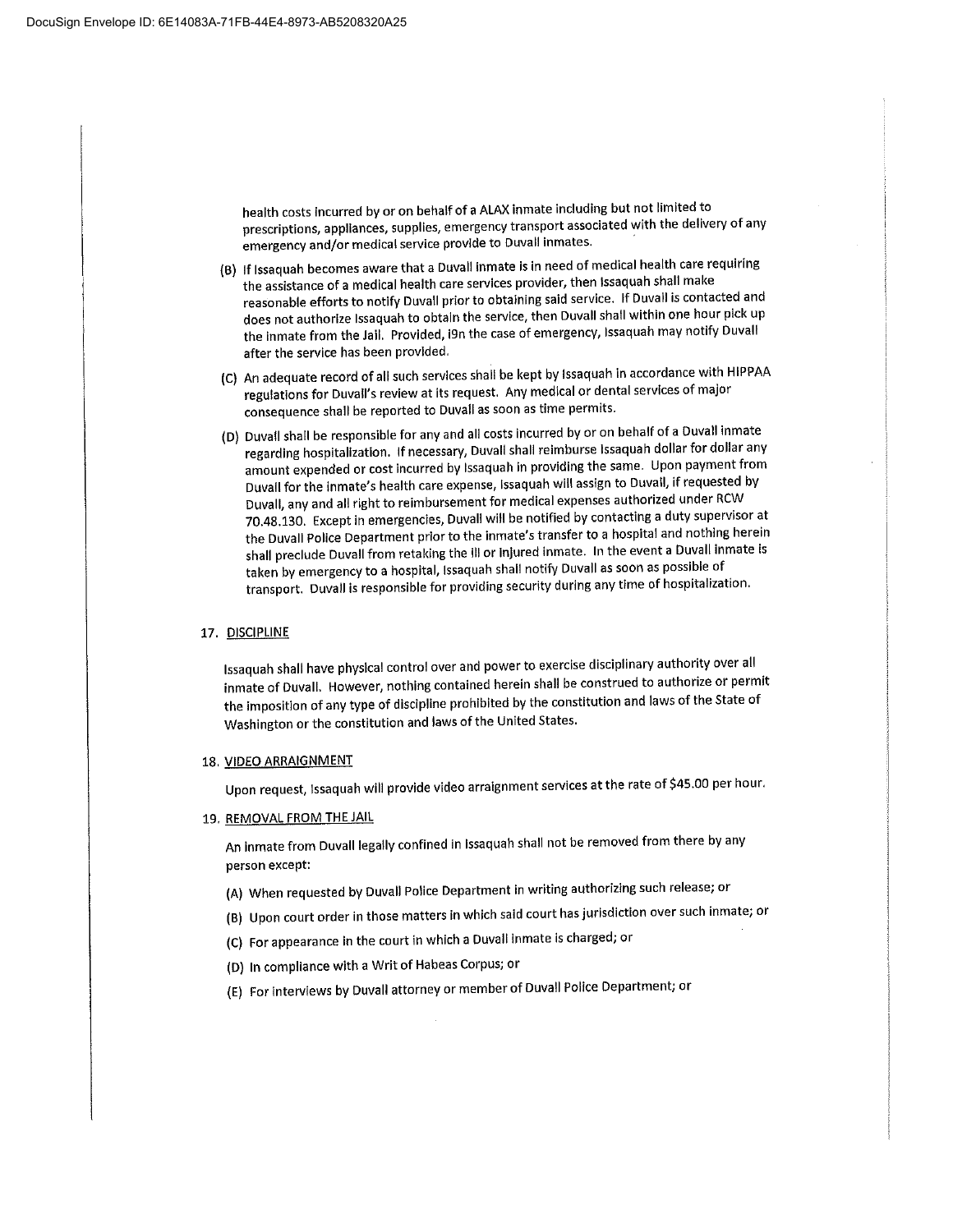- (F) Ifthe inmate has served their sentence, or the charge pendingagainst said inmate has been dismissed, or ball or other recognizance has been posted as required by the courts; or
- (G) For other scheduled court appearance, including those for which they are not being held; or
- (H) Upon the execution of the Standards of Release Administrative Order No. 2013-01; or
- (I) For medical care and court ordered evaluations.

#### 20. LOSS OF USE

The parties understand that there may be times when conditions at the Issaquah Jail, such as required maintenance or repairs, may cause some or all of the reserved beds to be temporarily unavailable. Issaquah agrees to provide as much notice as is reasonably practicable if any or all of the reserved beds will be temporarily unavailable and will endeavor to keep any such unavailability to a minimum. The temporary unavailability of such beds shall not be a breach of this agreement or entitle Duvall to any compensation from the Issaquah. During any period of unavailability, Duvall will be relieved of the obligation to pay for any unavailable beds.

### 21. DISPUTE BETWEEN Duvall AND ISSAQUAH

Should <sup>a</sup> dispute arise as to the application, compensation, enforcement, or interpretation of this Agreement between Duvall and Issaquah, the parties shall first attempt to resolve such disputes through good faith and reasonable negotiations. However, if a dispute cannot be resolved through direct discussions, the parties agree to endeavor first to settle the dispute in an amicable manner by mediation administered under JAMS Alternative Dispute Resolution service rules or policies before resorting to arbitration. The mediator may be selected by agreement of the parties or through JAMS. Following mediation, or upon mutual written agreement of the parties to waive mediation, any unresolved controversy or claim arising from or relating to this Agreement or breach thereof shall be settled through binding arbitration which shall be conducted under JAMS rules or policies. The arbitrator may be selected by agreement of the parties or through JAMS. All fees and expenses for mediation or arbitration shall be borne by the parties equally, however, each party shall bear the expense of its own counsel, experts, witnesses, and preparation and presentationof evidence.

#### 22. INDEMNIFICATION

lssaquah agrees to defend, indemnify and hold Duvallharmlessfrom any and all claims, lawsuits, or other legal actions and from all costs including reasonable attorney's fees which arise out of any alleged wrongful or negligent act or omission by any officer, agent, or employee if lssaquah occurring subsequent to any claimant's entry into the lssaquah booking room and during any claimant'sincarcerationin the lssaquah City Jail. In addition, Issaquah shall maintain a policy of liability insurance with limits of not less than \$1,000,000, naming the Duvall as an additional insured thereon, provided, that Duvall shall accept a certificate from the WCIA certifying that Issaquah is a member in good standing and has contractual indemnity coverage applicable to the requirements of this paragraph in fulfillment of insurance requirements.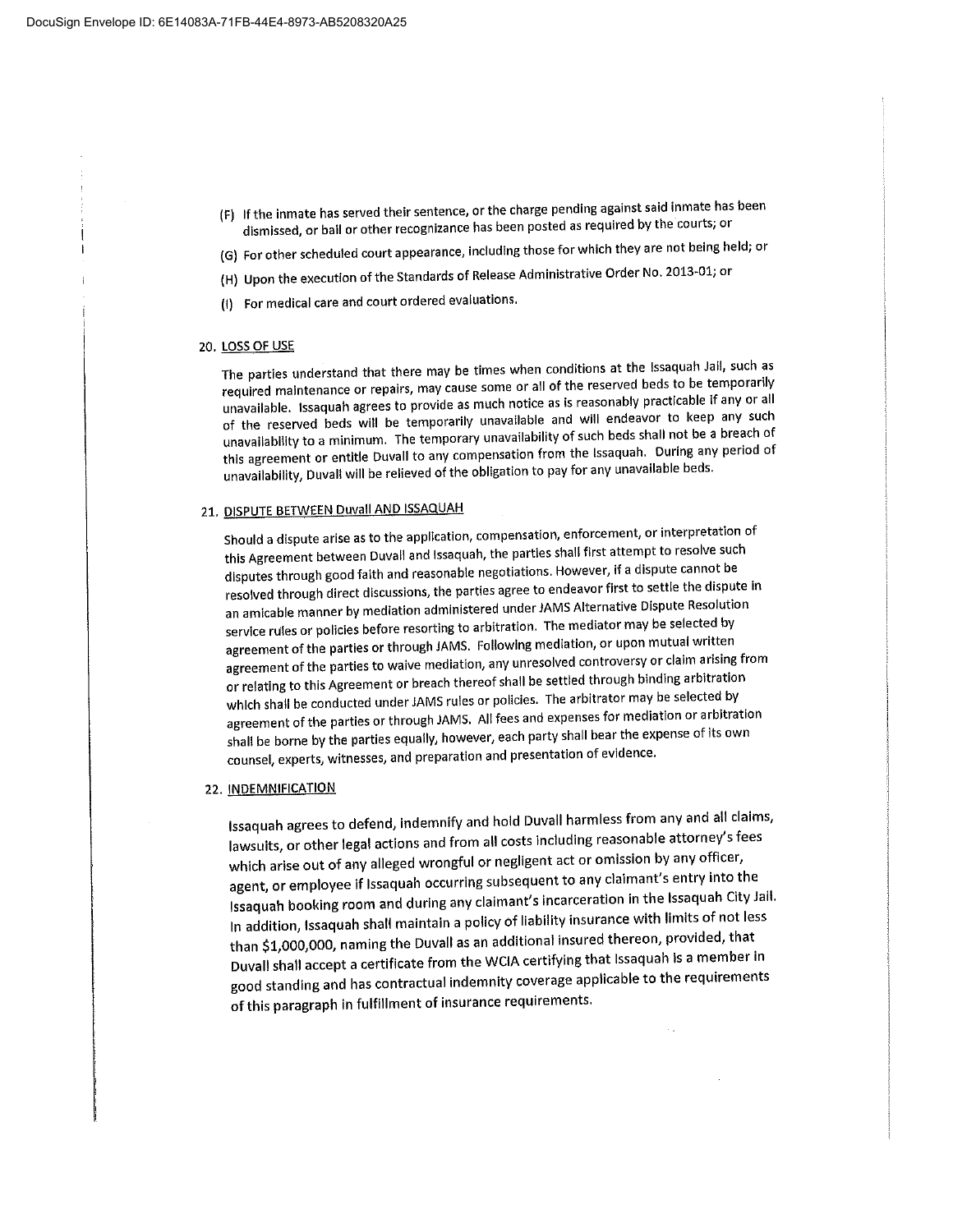Duvall agrees to defend, indemnify and hold Issaquah harmless from any and all claims, lawsuits, or other legal actions and from all costs including reasonable attorney's fees which arise out of any alleged wrongful arrest, false imprisonment, or other wrongful or negligent act or omission by any agent, officer or employee of Duvall. In addition, Duvall shall maintain a policy of liability insurance with limits of not less than \$1,000,000, naming Issaquah as an additional insured thereon, provided, that Issaquah shall accept a certificate from the WCIA certifying that Duvall is a member in good standing and has contractual indemnity coverage applicable to the requirements of this paragraph in fulfillment of insurance requirements.

#### 23. REQUIRED ELEMENTS

In accordance with the requirements of RCW 39.34.030, the following provisions, stipulations and/or waivers are adopted:

- (A) ThisAgreement has been approved by the governing bodies of each of the participating agencies/
- (8) No separate organization or separate legal or administrativeentity is created by this : Agreement.
- (C) Each party to this Agreement shall maintain its own separate budget in accordance with the provision of Title 35 and 35A RCW an no joint or cooperative budget shall be undertaken.
- (D) The terms of this Agreement do not contemplate the acquisition of any property. However, in the event any property is acquired for the performance of this Agreement, upon termination of this Agreement, said property shall be sold and the proceeds shall remain with issaquah.
- (E) This Agreement shall be administered by the Chiefs of Police, or their representative, from issaquah and Duvall.

l

#### 24. CONCURRENT ORIGINALS

This Agreement may be executed in any number of counterparts, which counterparts shall collectively constitute the entire Agreement.

#### 25. ENTIRE AGREEMENT

The written provisionsand terms of this Agreement, together with any attachments, supersede all prior written and verbal agreements and/or statements by any representative of the parties, and those statements shall not be construed as forming a part of or altering in any manner this Agreement. Any prior written and/or oral agreement between the parties pertaining to jail services is terminated and superseded by this Agreement. This Agreement and any attachments contain the entire Agreement between the parties. Should any language in any attachment conflict with any language contained in this Agreement, the terms of this Agreement shall prevail.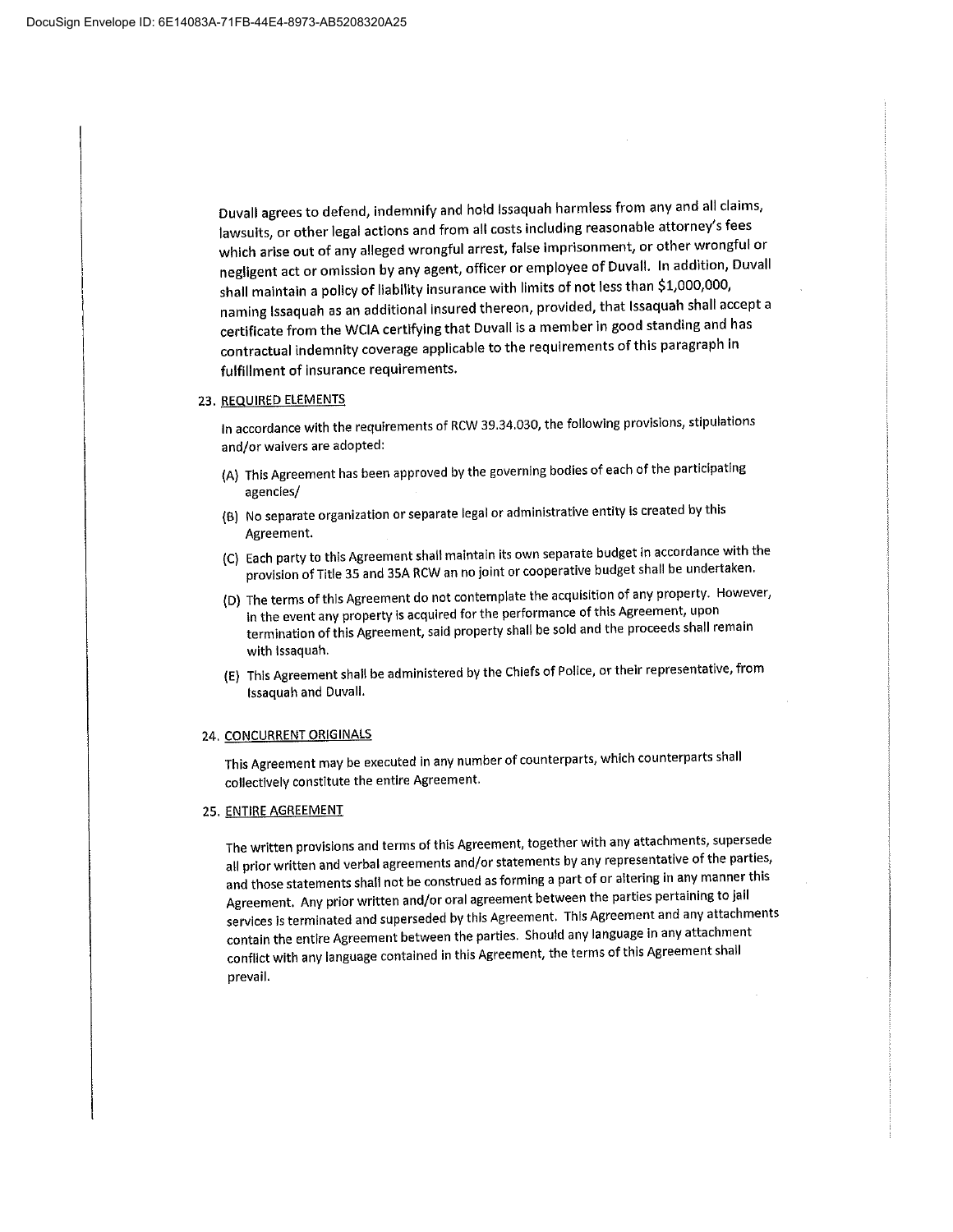# 26. PREA ACKNOWLEDGEMENT - CUSTODIAL AND SEXUAL MISCONDUCT

(A) Compliance - Issaquah agrees to ensure that all of its employees, contractors, vendors, and volunteers that have contact with Duvall Inmates comply with all federal and state laws regarding sexual misconduct including, but not limited to:

a) The Prison Rape Elimination Act of 2003 (PREA)

- b) The standards for adult Prisons and Jails or Community Confinement Facilities,
- whichever is applicable, as promulgated by the US Attorney, and
- c) Zero tolerance toward all forms of sexual abuse and sexual harassment.
- (B) Monitoring Issaquah agrees to provide the Duvall documented compliance with the Federal Prison Rape Elimination Act standards. Monitoring may include, but is not limited to:
	- a) Site visits,
	- b) Access to facility data, and
	- c) Review of applicable documentation.
- (C) Duvall may terminate this Agreement
	- a) Should Issaquah fail to provide documentation that demonstrates that the Issaquah Jailis actively and effectively working toward and is making substantive progress toward achieving compliance; or

i

b) Should Issaquah fail to maintain PREA compliance between auditing periods, after being given a reasonable opportunity to cure.

### (D) Duvall will terminate this Agreement

a) Should Issaquah elect to discontinue pursuit of PREA compliance;

- b) Should Issaquah be found in noncompliance through a PREA Audit and fail to cure such noncompliance within the identified time-frames; or
- c) Should issaquah be found to be in egregious violation of PREA.

#### 27. SEVERABILITY

Should any provision of this Agreement be determined to be unenforceable by a court of law, such provision shall be severed from the remainder of the Agreement, and such action shall not affect the enforceability of the remaining provisions herein.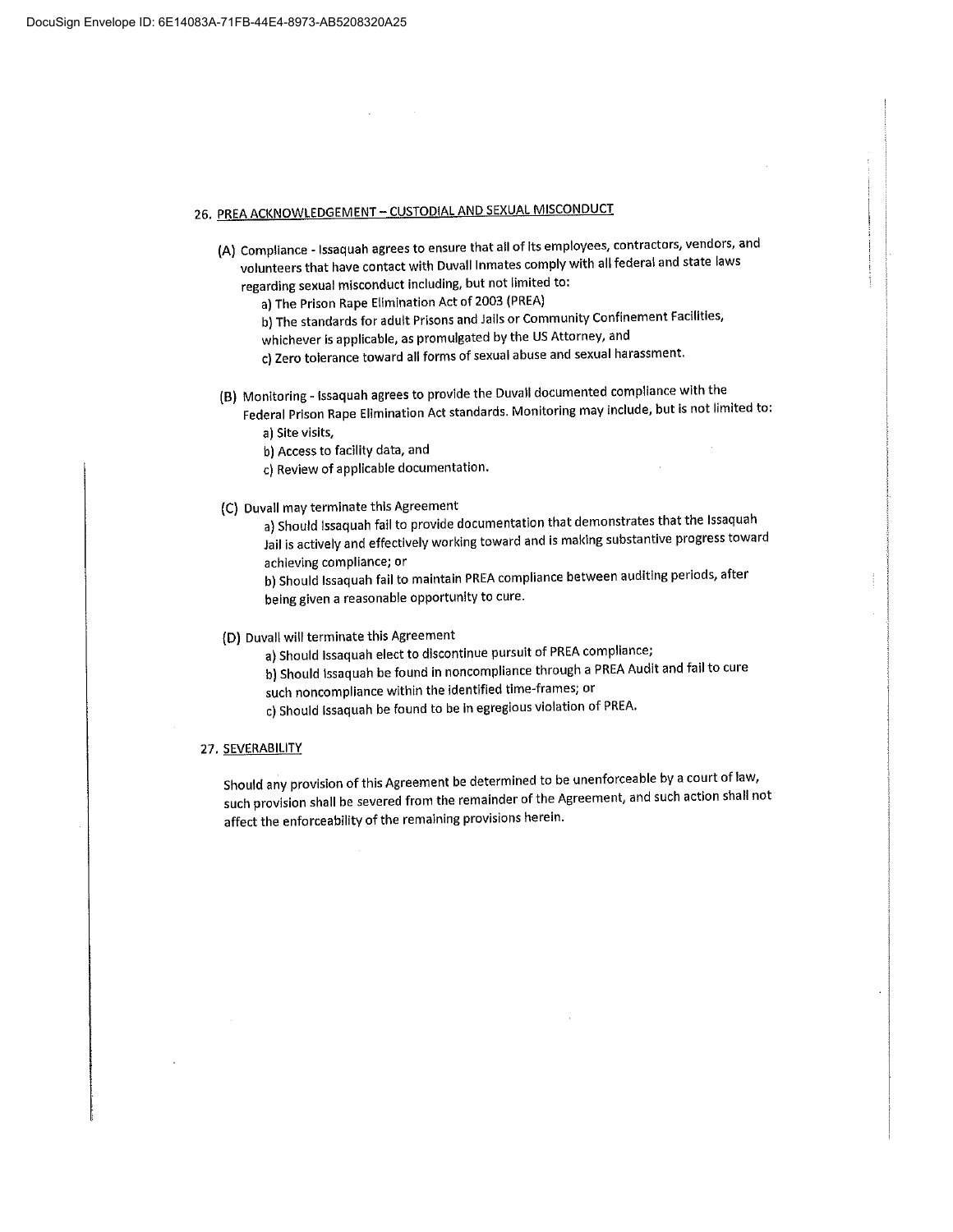IN WITNESS WHEREOF, the parties below have executed this Agreement, and by doing so, acknowledge that they have read this Agreement, understand its terms, and enter this Agreement in a knowing, Intelligent, and voluntary manner.

CITYOF ISSAQUAH

-DocuSigned by:

Mary Lou Pauly By:<del>Mar<sup>ger</sup>E96</del>86P&Q749

lts' Mayor Date: 4/6/2021

ATTEST:<br>DocuSigned by: Chrissine L

By<mark>:⊂hr</mark>asnoanæeb=s4©ggers Its: City Clerk Date: 4/6/2021

APPROVED AS TO FORM:

Natalie McNabb

By: Nata Edoro McNabb Its: on behalf of City Attorney Date: 4/6/2021

CITYOF DUVALL

Cimis Ocherland By:  $\cancel{K}$ Its: MAYOR Its: *Winyor*<br>Date:\_*12/19/20*\_\_\_\_\_\_

ATI **By** Its Date

1 A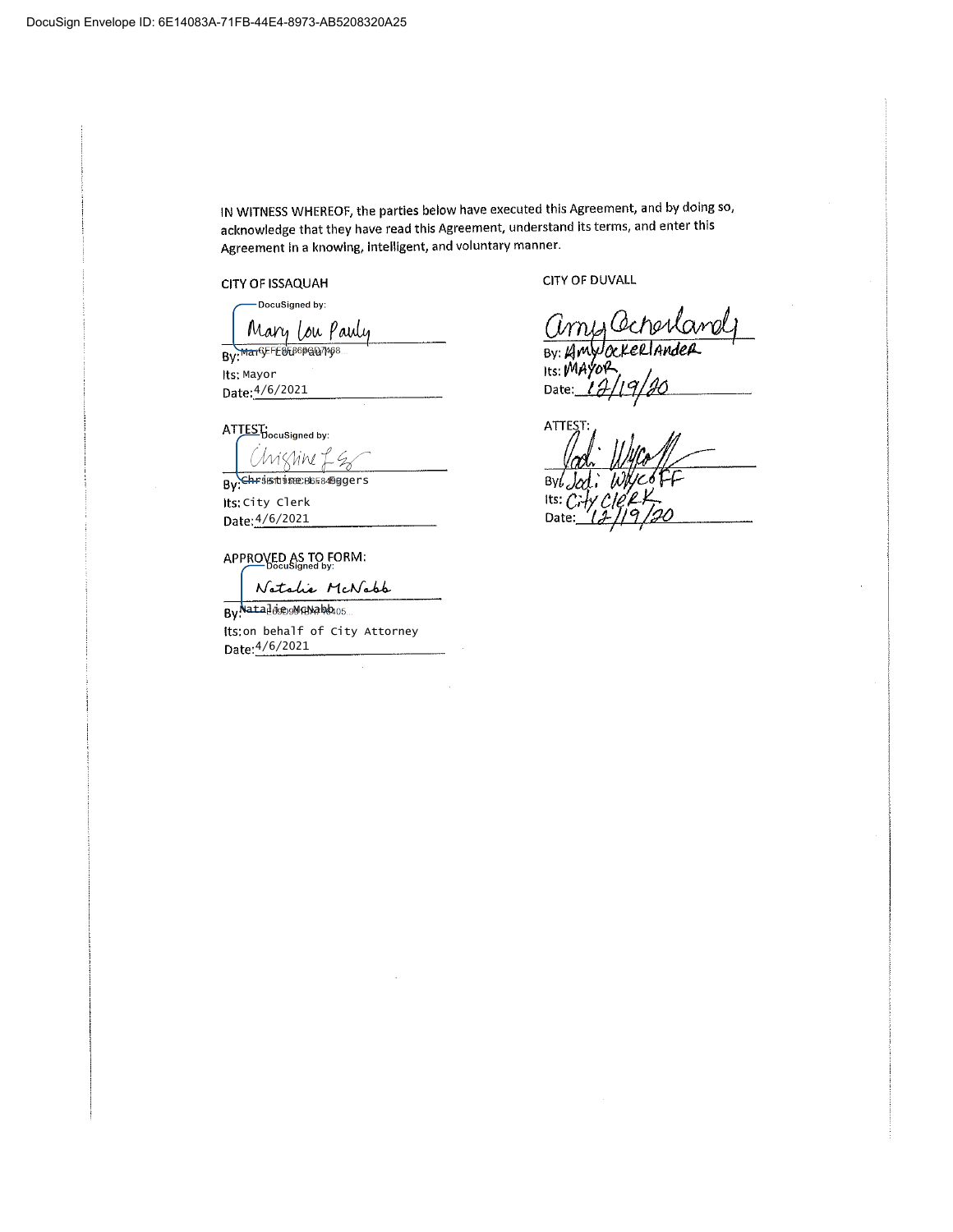

### **Certificate Of Completion**

Envelope Id: 6E14083A71FB44E48973AB5208320A25 Status: Completed Subject: Please DocuSign - 32100194 Duvall Inmate Services agreement Source Envelope: Document Pages: 9 Signatures: 3 Envelope Originator: Certificate Pages: 5 Initials: 0 Natalie McNabb AutoNav: Enabled EnvelopeId Stamping: Enabled Time Zone: (UTC-08:00) Pacific Time (US & Canada)

### **Record Tracking**

Status: Original 4/6/2021 9:12:03 AM

### **Signer Events Signature Timestamp**

Mary Lou Pauly MaryLouP@issaquahwa.gov Mayor City of Issaquah Security Level: Email, Account Authentication (None)

**Electronic Record and Signature Disclosure:**  Accepted: 4/24/2020 3:14:11 PM ID: fb5789bf-b489-4341-8866-85f86dbb2ca2

Christine L. Eggers

Natalie McNabb

City of Issaquah

(None)

TinaE@issaquahwa.gov City of Issaquah

Not Offered via DocuSign

nataliem@issaquahwa.gov Procurement/Contract Specialist

Security Level: Email, Account Authentication<br>(None)

**Electronic Record and Signature Disclosure:** 

Chigline LS 5B11958CB6F849B.

DocuSigned by: Natalie McNabb -E69D991BA716405...

Signature Adoption: Uploaded Signature Image Using IP Address: 67.40.194.154

Sent: 4/6/2021 9:20:48 AM Viewed: 4/6/2021 9:52:26 AM Signed: 4/6/2021 9:53:48 AM

Sent: 4/6/2021 9:53:49 AM Viewed: 4/6/2021 9:56:24 AM Signed: 4/6/2021 9:56:33 AM

**Electronic Record and Signature Disclosure:**  Not Offered via DocuSign

Security Level: Email, Account Authentication

| In Person Signer Events             | <b>Signature</b> | Timestamp |
|-------------------------------------|------------------|-----------|
| <b>Editor Delivery Events</b>       | <b>Status</b>    | Timestamp |
| <b>Agent Delivery Events</b>        | <b>Status</b>    | Timestamp |
| <b>Intermediary Delivery Events</b> | <b>Status</b>    | Timestamp |
| <b>Certified Delivery Events</b>    | <b>Status</b>    | Timestamp |

DocuSianed by:

Signature Adoption: Pre-selected Style Using IP Address: 24.16.68.77

CEFF9F862CD7468.

Holder: Natalie McNabb

Mary Lou Pauly

nataliem@issaquahwa.gov

Signature Adoption: Pre-selected Style Using IP Address: 73.118.243.184

135 E. Sunset Way Issaquah, WA 98027 nataliem@issaquahwa.gov IP Address: 64.207.219.136

Location: DocuSign

Sent: 4/6/2021 9:19:22 AM Viewed: 4/6/2021 9:20:30 AM Signed: 4/6/2021 9:20:47 AM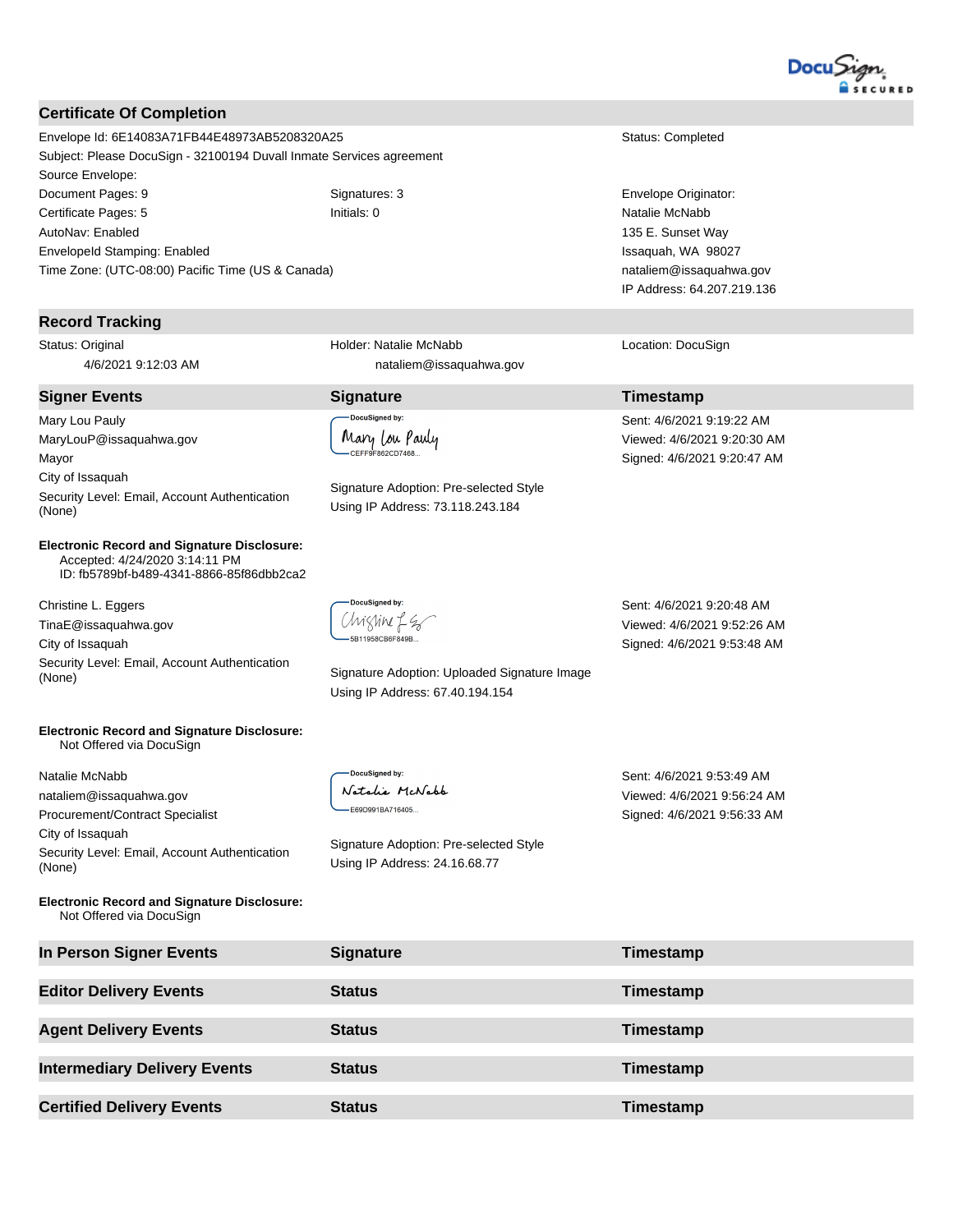| <b>Carbon Copy Events</b>                                                      | <b>Status</b>           | Timestamp                 |
|--------------------------------------------------------------------------------|-------------------------|---------------------------|
| Joanne Bisquera                                                                | <b>COPIED</b>           | Sent: 4/6/2021 9:19:22 AM |
| joanneb@issaquahwa.gov                                                         |                         |                           |
| <b>Executive Assistant</b>                                                     |                         |                           |
| City of Issaquah                                                               |                         |                           |
| Security Level: Email, Account Authentication<br>(None)                        |                         |                           |
| <b>Electronic Record and Signature Disclosure:</b><br>Not Offered via DocuSign |                         |                           |
| <b>Witness Events</b>                                                          | <b>Signature</b>        | Timestamp                 |
| <b>Notary Events</b>                                                           | <b>Signature</b>        | Timestamp                 |
| <b>Envelope Summary Events</b>                                                 | <b>Status</b>           | <b>Timestamps</b>         |
| <b>Envelope Sent</b>                                                           | Hashed/Encrypted        | 4/6/2021 9:19:22 AM       |
| <b>Certified Delivered</b>                                                     | Security Checked        | 4/6/2021 9:56:24 AM       |
| <b>Signing Complete</b>                                                        | <b>Security Checked</b> | 4/6/2021 9:56:33 AM       |
| Completed                                                                      | Security Checked        | 4/6/2021 9:56:33 AM       |
| <b>Payment Events</b>                                                          | <b>Status</b>           | <b>Timestamps</b>         |

**Electronic Record and Signature Disclosure**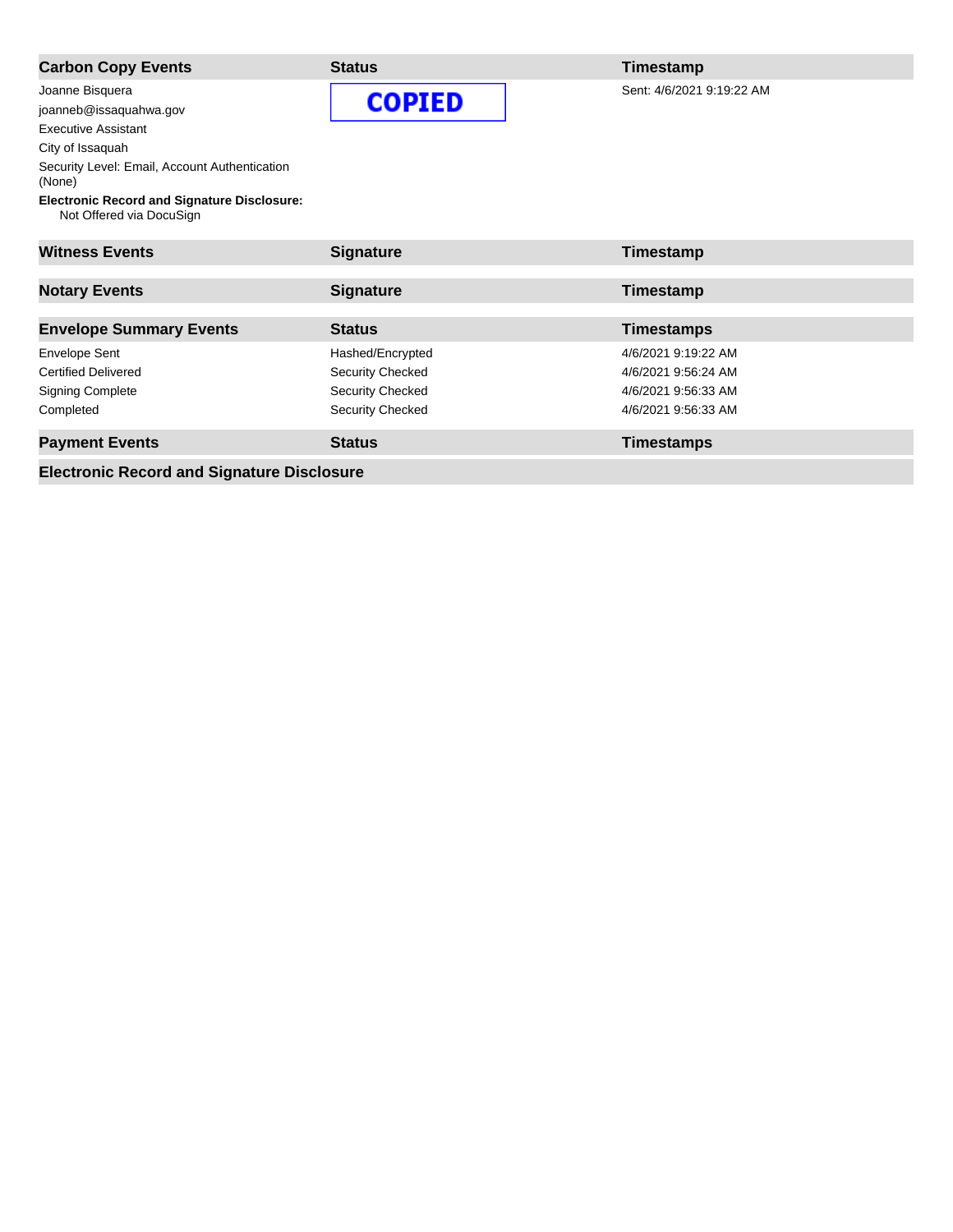# **ELECTRONIC RECORD AND SIGNATURE DISCLOSURE**

From time to time, City of Issaquah (we, us or Company) may be required by law to provide to you certain written notices or disclosures. Described below are the terms and conditions for providing to you such notices and disclosures electronically through the DocuSign system. Please read the information below carefully and thoroughly, and if you can access this information electronically to your satisfaction and agree to this Electronic Record and Signature Disclosure (ERSD), please confirm your agreement by selecting the check-box next to 'I agree to use electronic records and signatures' before clicking 'CONTINUE' within the DocuSign system.

# **Getting paper copies**

At any time, you may request from us a paper copy of any record provided or made available electronically to you by us. You will have the ability to download and print documents we send to you through the DocuSign system during and immediately after the signing session and, if you elect to create a DocuSign account, you may access the documents for a limited period of time (usually 30 days) after such documents are first sent to you. After such time, if you wish for us to send you paper copies of any such documents from our office to you, you will be charged a \$0.00 per-page fee. You may request delivery of such paper copies from us by following the procedure described below.

# **Withdrawing your consent**

If you decide to receive notices and disclosures from us electronically, you may at any time change your mind and tell us that thereafter you want to receive required notices and disclosures only in paper format. How you must inform us of your decision to receive future notices and disclosure in paper format and withdraw your consent to receive notices and disclosures electronically is described below.

# **Consequences of changing your mind**

If you elect to receive required notices and disclosures only in paper format, it will slow the speed at which we can complete certain steps in transactions with you and delivering services to you because we will need first to send the required notices or disclosures to you in paper format, and then wait until we receive back from you your acknowledgment of your receipt of such paper notices or disclosures. Further, you will no longer be able to use the DocuSign system to receive required notices and consents electronically from us or to sign electronically documents from us.

# **All notices and disclosures will be sent to you electronically**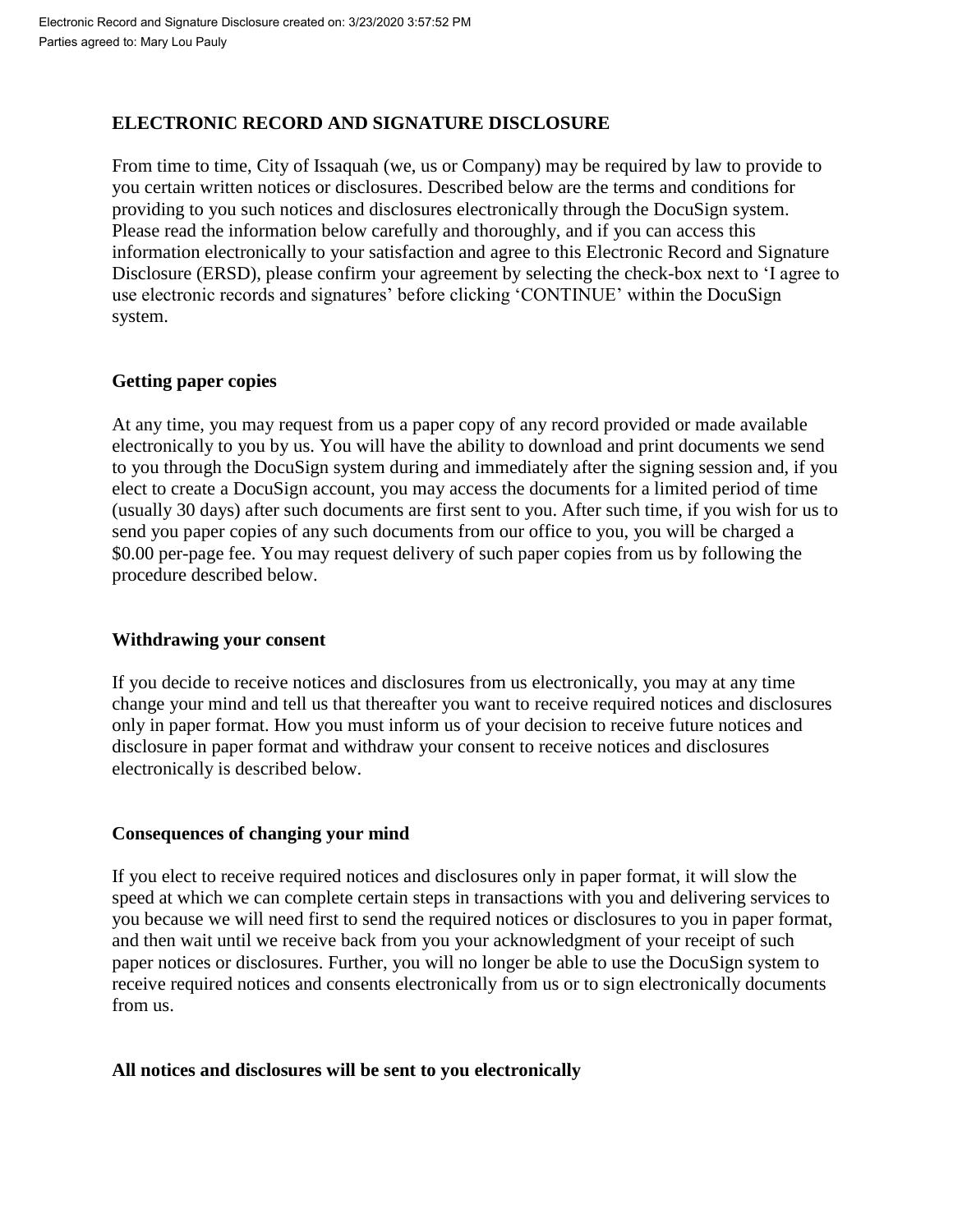Unless you tell us otherwise in accordance with the procedures described herein, we will provide electronically to you through the DocuSign system all required notices, disclosures, authorizations, acknowledgements, and other documents that are required to be provided or made available to you during the course of our relationship with you. To reduce the chance of you inadvertently not receiving any notice or disclosure, we prefer to provide all of the required notices and disclosures to you by the same method and to the same address that you have given us. Thus, you can receive all the disclosures and notices electronically or in paper format through the paper mail delivery system. If you do not agree with this process, please let us know as described below. Please also see the paragraph immediately above that describes the consequences of your electing not to receive delivery of the notices and disclosures electronically from us.

# **How to contact City of Issaquah:**

You may contact us to let us know of your changes as to how we may contact you electronically, to request paper copies of certain information from us, and to withdraw your prior consent to receive notices and disclosures electronically as follows: To contact us by email send messages to: gust@issaquahwa.gov

## **To advise City of Issaquah of your new email address**

To let us know of a change in your email address where we should send notices and disclosures electronically to you, you must send an email message to us at gust@issaquahwa.gov and in the body of such request you must state: your previous email address, your new email address. We do not require any other information from you to change your email address.

If you created a DocuSign account, you may update it with your new email address through your account preferences.

### **To request paper copies from City of Issaquah**

To request delivery from us of paper copies of the notices and disclosures previously provided by us to you electronically, you must send us an email to gust@issaquahwa.gov and in the body of such request you must state your email address, full name, mailing address, and telephone number. We will bill you for any fees at that time, if any.

### **To withdraw your consent with City of Issaquah**

To inform us that you no longer wish to receive future notices and disclosures in electronic format you may: